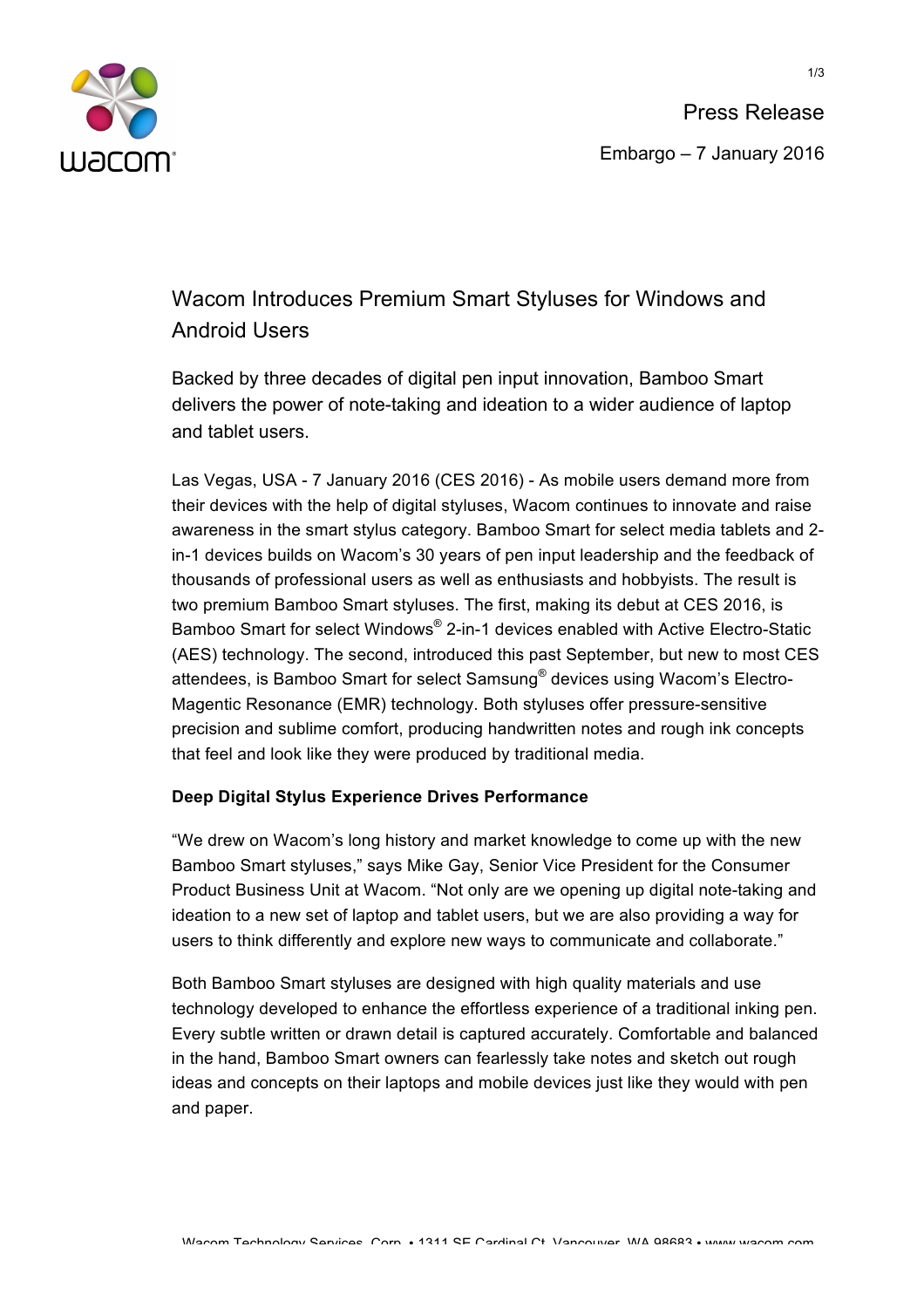

Two programmable side switches on the barrel of Bamboo Smart's AES stylus allow for fast and convenient access to regularly used commands, such as right click or double click. The stylus requires a AAAA battery that will last approximately one year when used around three hours per day. The Bamboo Smart for Samsung features one side switch and requires no batteries or any type of charging.

Bamboo Smart users will find that they can get more out of their favorite productivity apps such as OneNote and Wacom's own note-taking app, Bamboo Paper.

### **Current Devices Compatible with Bamboo Smart**

Bamboo Smart for select Windows 2-in-1 devices:

- Dell™ Venue™ 10, 5000 Series (5050)
- Dell Venue Pro 10 5000 Series (5055)
- HP Elite x2 1012 G1
- Lenovo<sup>®</sup> ThinkPad<sup>®</sup> P40 Yoga™
- Toshiba dynaPad N72

Because AES technology is native to these devices, the Bamboo Smart works immediately, no pairing required.

Bamboo Smart for Samsung devices:

- Samsung Galaxy™ Note 3
- Samsung Galaxy Note Edge
- Samsung Galaxy Note 4
- Samsung Galaxy Note 5
- Samsung Galaxy Tab 8.0" with S-Pen
- Samsung Galaxy Tab 9.7" with S-Pen

Bamboo Smart for Samsung is battery-free and cordless.

For more compatibility information, visit wacom.com/comp

### **Availability and Pricing**

Bamboo Smart (\$39.95 USD) is available on the Wacom eStore and online retailers such as Amazon.